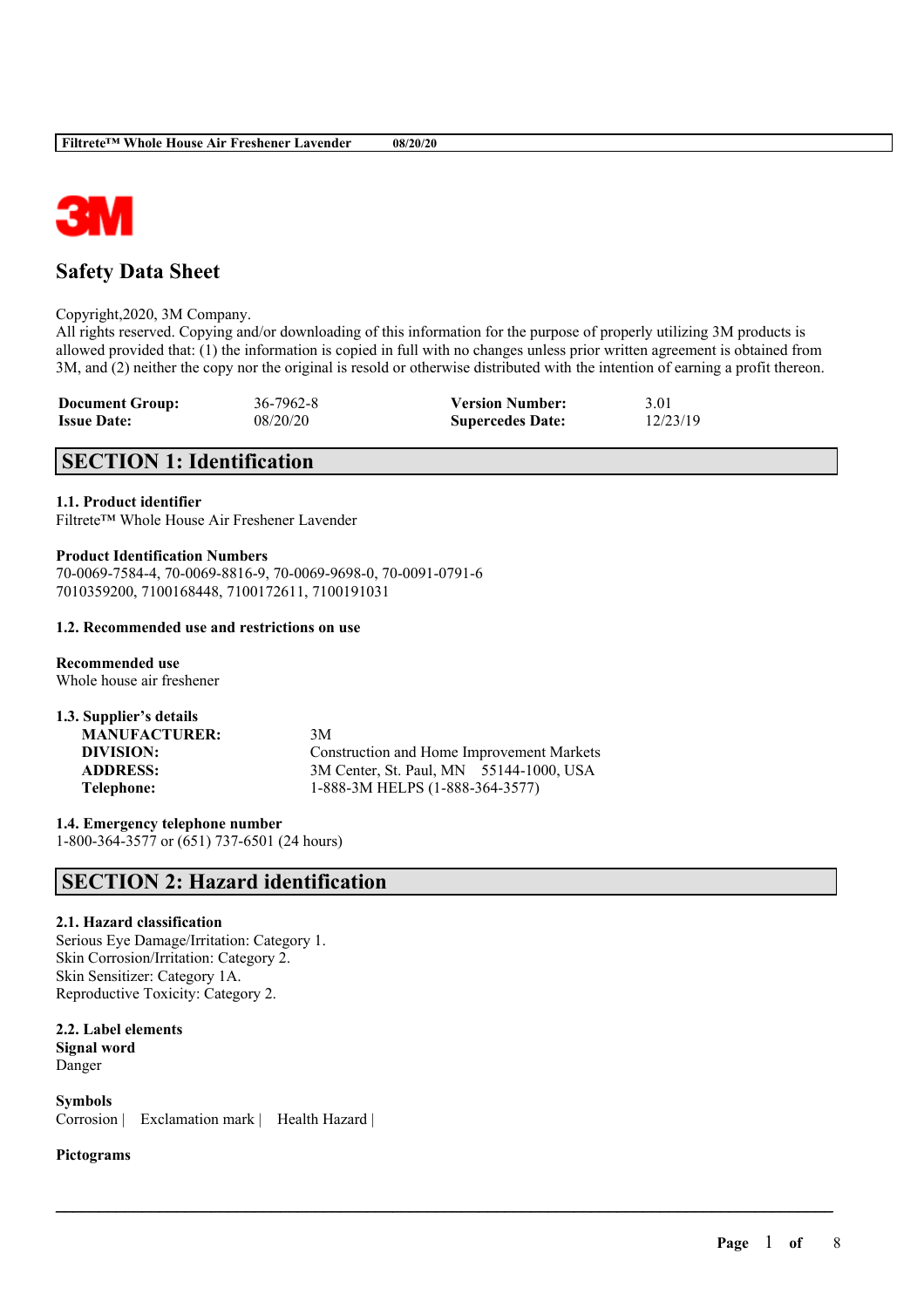

**Hazard Statements** Causes serious eye damage. Causes skin irritation. May cause an allergic skin reaction. Suspected of damaging fertility or the unborn child.

## **Precautionary Statements**

**General:** Keep out of reach of children.

## **Prevention:**

Obtain special instructions before use. Do not handle until all safety precautions have been read and understood. Avoid breathing vapors. Wear protective gloves and eye/face protection. Wash thoroughly after handling. Contaminated work clothing must not be allowed out of the workplace.

#### **Response:**

IF IN EYES: Rinse cautiously with water for several minutes. Remove contact lenses, if present and easy to do. Continue rinsing.

IF ON SKIN: Wash with plenty of soap and water. Immediately call a POISON CENTER or doctor/physician. If skin irritation or rash occurs: Get medical advice/attention. Take off contaminated clothing and wash it before reuse. IF exposed or concerned: Get medical advice/attention.

#### **Storage:**

Store locked up.

#### **Disposal:**

Dispose of contents/container in accordance with applicable local/regional/national/international regulations.

58% of the mixture consists of ingredients of unknown acute oral toxicity. 61% of the mixture consists of ingredients of unknown acute dermal toxicity. 50% of the mixture consists of ingredients of unknown acute inhalation toxicity.

# **SECTION 3: Composition/information on ingredients**

| Ingredient           | <b>IC.A.S. No.</b> | $\%$ by Wt             |
|----------------------|--------------------|------------------------|
| Fragrance Ingredient | Trade Secret*      | 85 - 95 Trade Secret * |
| Polymeric Binder     | Trade Secret*      | 15 Trade Secret *      |

\*The specific chemical identity and/or exact percentage (concentration) of this composition has been withheld as a trade secret.

 $\mathcal{L}_\mathcal{L} = \mathcal{L}_\mathcal{L} = \mathcal{L}_\mathcal{L} = \mathcal{L}_\mathcal{L} = \mathcal{L}_\mathcal{L} = \mathcal{L}_\mathcal{L} = \mathcal{L}_\mathcal{L} = \mathcal{L}_\mathcal{L} = \mathcal{L}_\mathcal{L} = \mathcal{L}_\mathcal{L} = \mathcal{L}_\mathcal{L} = \mathcal{L}_\mathcal{L} = \mathcal{L}_\mathcal{L} = \mathcal{L}_\mathcal{L} = \mathcal{L}_\mathcal{L} = \mathcal{L}_\mathcal{L} = \mathcal{L}_\mathcal{L}$ 

# **SECTION 4: First aid measures**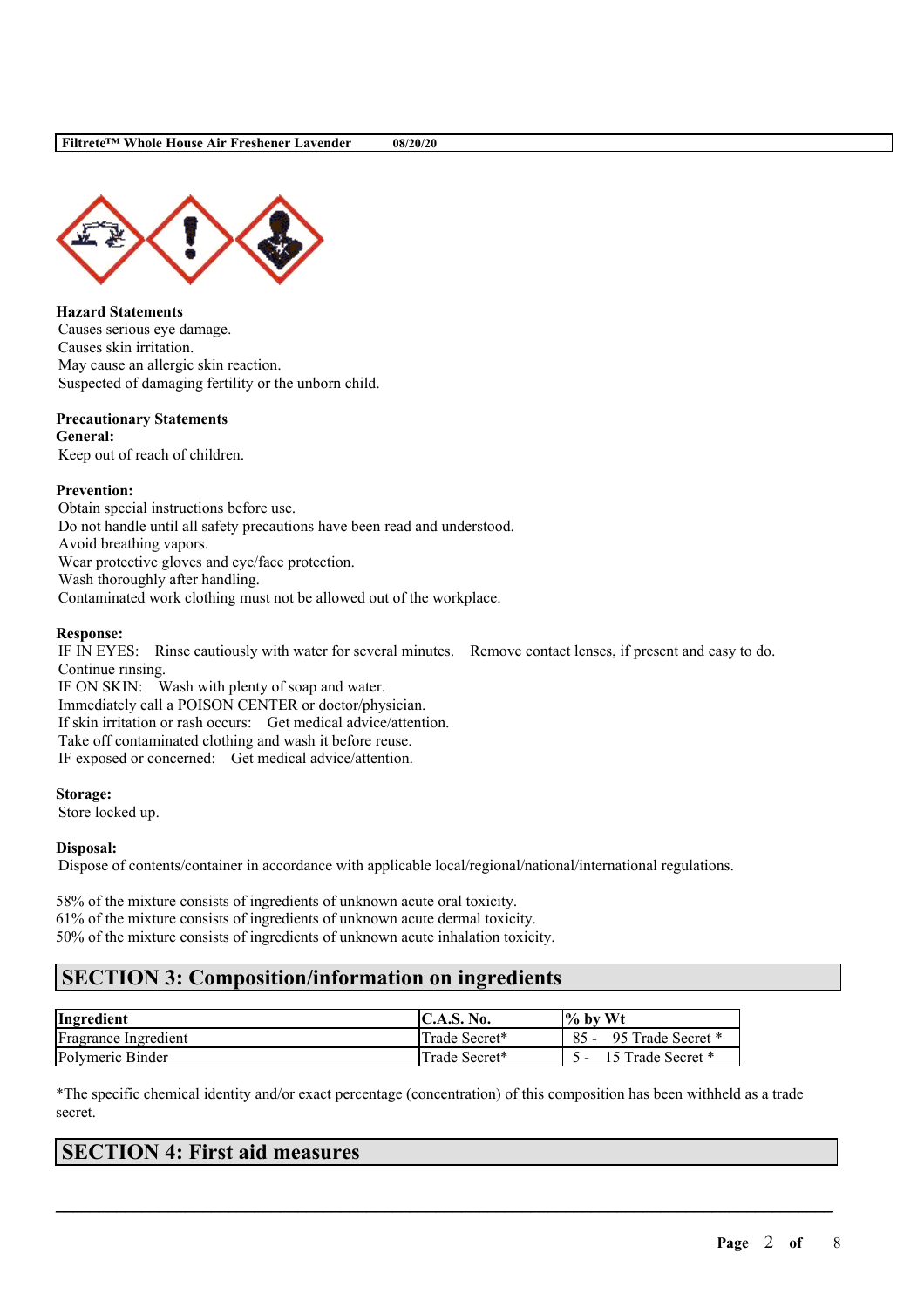## **4.1. Description of first aid measures**

#### **Inhalation:**

Remove person to fresh air. If you feel unwell, get medical attention.

#### **Skin Contact:**

Immediately wash with soap and water. Remove contaminated clothing and wash before reuse. If signs/symptoms develop, get medical attention.

## **Eye Contact:**

Immediately flush with large amounts of water for at least 15 minutes. Remove contact lenses if easy to do. Continue rinsing. Immediately get medical attention.

## **If Swallowed:**

Rinse mouth. If you feel unwell, get medical attention.

## **4.2. Most important symptoms and effects, both acute and delayed**

See Section 11.1. Information on toxicological effects.

## **4.3. Indication of any immediate medical attention and special treatment required**

Not applicable.

# **SECTION 5: Fire-fighting measures**

## **5.1. Suitable extinguishing media**

In case of fire: Use a fire fighting agent suitable for ordinary combustible material such as water or foam to extinguish.

#### **5.2. Special hazards arising from the substance or mixture**

None inherent in this product.

## **5.3. Special protective actions for fire-fighters**

Wear full protective clothing, including helmet, self-contained, positive pressure or pressure demand breathing apparatus, bunker coat and pants, bands around arms, waist and legs, face mask, and protective covering for exposed areas of the head.

## **SECTION 6: Accidental release measures**

## **6.1. Personal precautions, protective equipment and emergency procedures**

Evacuate area. Ventilate the area with fresh air. For large spill, or spills in confined spaces, provide mechanical ventilation to disperse or exhaust vapors, in accordance with good industrial hygiene practice. Refer to other sections of this SDS for information regarding physical and health hazards, respiratory protection, ventilation, and personal protective equipment.

## **6.2. Environmental precautions**

Avoid release to the environment.

## **6.3. Methods and material for containment and cleaning up**

Collect as much of the spilled material as possible. Place in a closed container approved for transportation by appropriate authorities. Clean up residue. Seal the container. Dispose of collected material as soon as possible in accordance with applicable local/regional/national/international regulations.

## **SECTION 7: Handling and storage**

## **7.1. Precautions for safe handling**

Keep out of reach of children. Do not handle until all safety precautions have been read and understood. Avoid breathing dust/fume/gas/mist/vapors/spray. Do not get in eyes, on skin, or on clothing. Do not eat, drink or smoke when using this

 $\mathcal{L}_\mathcal{L} = \mathcal{L}_\mathcal{L} = \mathcal{L}_\mathcal{L} = \mathcal{L}_\mathcal{L} = \mathcal{L}_\mathcal{L} = \mathcal{L}_\mathcal{L} = \mathcal{L}_\mathcal{L} = \mathcal{L}_\mathcal{L} = \mathcal{L}_\mathcal{L} = \mathcal{L}_\mathcal{L} = \mathcal{L}_\mathcal{L} = \mathcal{L}_\mathcal{L} = \mathcal{L}_\mathcal{L} = \mathcal{L}_\mathcal{L} = \mathcal{L}_\mathcal{L} = \mathcal{L}_\mathcal{L} = \mathcal{L}_\mathcal{L}$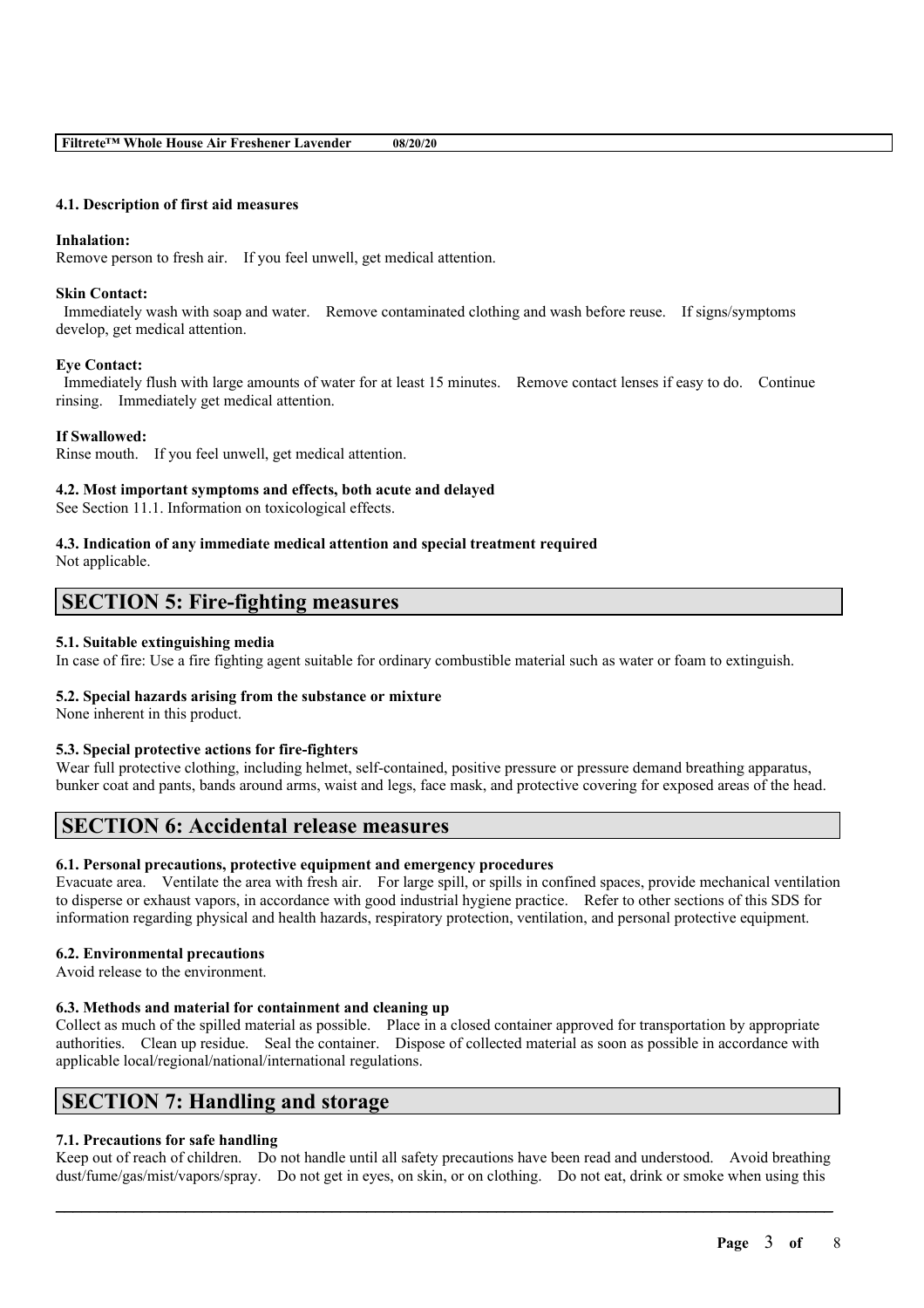## **Filtrete™ Whole House Air Freshener Lavender 08/20/20**

product. Wash thoroughly after handling. Contaminated work clothing should not be allowed out of the workplace. Avoid release to the environment. Wash contaminated clothing before reuse. Avoid contact with oxidizing agents (eg. chlorine, chromic acid etc.) Use personal protective equipment (gloves, respirators, etc.) as required.

#### **7.2. Conditions for safe storage including any incompatibilities**

Store away from heat. Store away from oxidizing agents.

# **SECTION 8: Exposure controls/personal protection**

#### **8.1. Control parameters**

#### **Occupational exposure limits**

No occupational exposure limit values exist for any of the components listed in Section 3 of this SDS.

#### **8.2. Exposure controls**

## **8.2.1. Engineering controls**

Not applicable.

## **8.2.2. Personal protective equipment (PPE)**

#### **Eye/face protection**

Select and use eye/face protection to prevent contact based on the results of an exposure assessment. The following eye/face protection(s) are recommended: Full Face Shield Indirect Vented Goggles

#### **Skin/hand protection**

Select and use gloves and/or protective clothing approved to relevant local standards to prevent skin contact based on the results of an exposure assessment. Selection should be based on use factors such as exposure levels, concentration of the substance or mixture, frequency and duration, physical challenges such as temperature extremes, and other use conditions. Consult with your glove and/or protective clothing manufacturer for selection of appropriate compatible gloves/protective clothing. Note: Nitrile gloves may be worn over polymer laminate gloves to improve dexterity. Gloves made from the following material(s) are recommended: Polymer laminate

If this product is used in a manner that presents a higher potential for exposure (eg. spraying, high splash potential etc.), then use of protective coveralls may be necessary. Select and use body protection to prevent contact based on the results of an exposure assessment. The following protective clothing material(s) are recommended: Apron - polymer laminate

## **Respiratory protection**

Respiratory protection is not required.

## **SECTION 9: Physical and chemical properties**

#### **9.1. Information on basic physical and chemical properties**

| Appearance<br><b>Physical state</b> | Solid            |  |
|-------------------------------------|------------------|--|
| <b>Color</b>                        | Colorless, White |  |
| <b>Specific Physical Form:</b>      | Gel              |  |
| Odor                                | Herb             |  |
| <b>Odor threshold</b>               | Not Applicable   |  |
| рH                                  | Not Applicable   |  |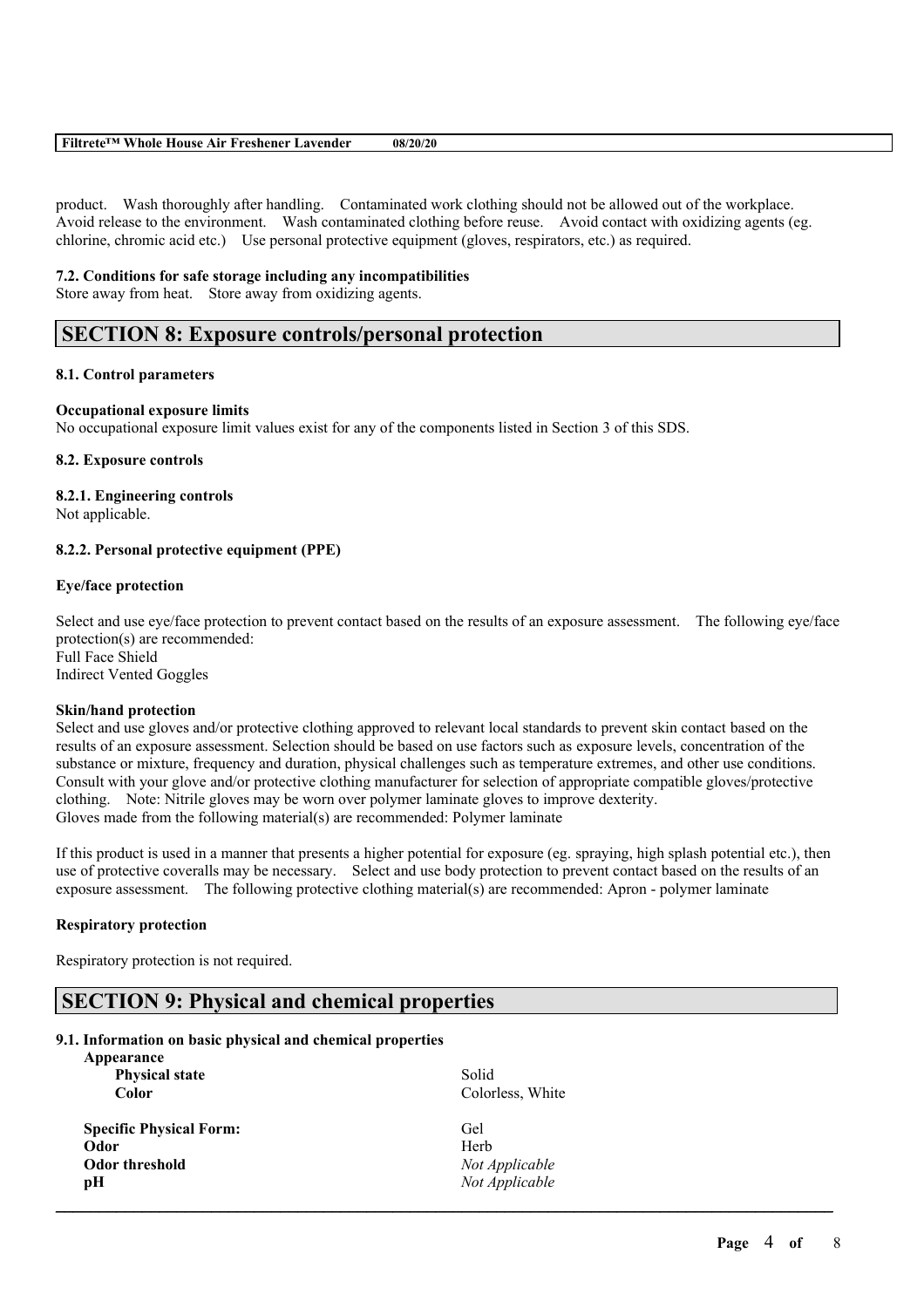| <b>Melting point</b>                   | Not Applicable                                 |
|----------------------------------------|------------------------------------------------|
| <b>Boiling Point</b>                   | Not Applicable                                 |
| <b>Flash Point</b>                     | > 100 °C [Test Method: Closed Cup]             |
| <b>Evaporation rate</b>                | Not Applicable                                 |
| <b>Flammability (solid, gas)</b>       | Not Classified                                 |
| <b>Flammable Limits(LEL)</b>           | Not Applicable                                 |
| <b>Flammable Limits(UEL)</b>           | Not Applicable                                 |
| <b>Vapor Pressure</b>                  | 0.258 mmHg $[@, 20 °C]$                        |
| <b>Vapor Density</b>                   | Not Applicable                                 |
| Density                                | Not Applicable                                 |
| <b>Specific Gravity</b>                | $[RefStd:WATER=1]$                             |
| <b>Solubility In Water</b>             | Not Applicable                                 |
| Solubility- non-water                  | Not Applicable                                 |
| Partition coefficient: n-octanol/water | Not Applicable                                 |
| <b>Autoignition temperature</b>        | Not Applicable                                 |
| <b>Decomposition temperature</b>       | Not Applicable                                 |
| Viscosity                              | Not Applicable                                 |
| <b>Volatile Organic Compounds</b>      | 13.270498 % [Test Method: tested per CARB 310] |

# **SECTION 10: Stability and reactivity**

## **10.1. Reactivity**

This material may be reactive with certain agents under certain conditions - see the remaining headings in this section.

#### **10.2. Chemical stability** Stable.

**10.3. Possibility of hazardous reactions**

Hazardous polymerization will not occur.

## **10.4. Conditions to avoid** Heat

Sparks and/or flames

# **10.5. Incompatible materials**

Strong oxidizing agents

## **10.6. Hazardous decomposition products**

**Substance Condition** Carbon monoxide Not Specified Carbon dioxide Not Specified

# **SECTION 11: Toxicological information**

The information below may not be consistent with the material classification in Section 2 if specific ingredient **classifications are mandated by a competent authority. In addition, toxicological data on ingredients may not be** reflected in the material classification and/or the signs and symptoms of exposure, because an ingredient may be present below the threshold for labeling, an ingredient may not be available for exposure, or the data may not be **relevant to the material as a whole.**

 $\mathcal{L}_\mathcal{L} = \mathcal{L}_\mathcal{L} = \mathcal{L}_\mathcal{L} = \mathcal{L}_\mathcal{L} = \mathcal{L}_\mathcal{L} = \mathcal{L}_\mathcal{L} = \mathcal{L}_\mathcal{L} = \mathcal{L}_\mathcal{L} = \mathcal{L}_\mathcal{L} = \mathcal{L}_\mathcal{L} = \mathcal{L}_\mathcal{L} = \mathcal{L}_\mathcal{L} = \mathcal{L}_\mathcal{L} = \mathcal{L}_\mathcal{L} = \mathcal{L}_\mathcal{L} = \mathcal{L}_\mathcal{L} = \mathcal{L}_\mathcal{L}$ 

**11.1. Information on Toxicological effects**

**Signs and Symptoms of Exposure**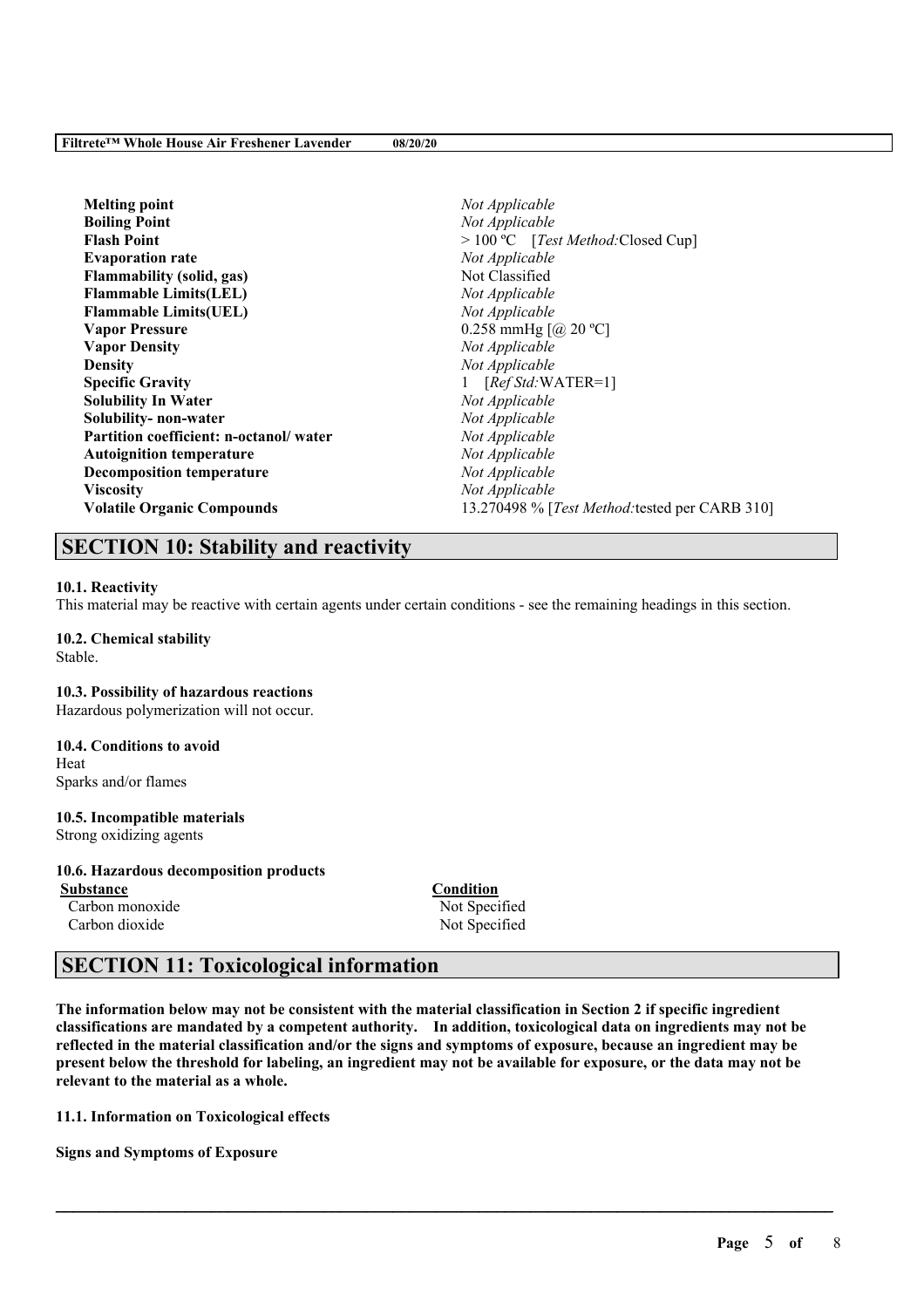#### Based on test data and/or information on the components, this material may produce the following health effects:

#### **Inhalation:**

No known health effects.

## **Skin Contact:**

Skin Irritation: Signs/symptoms may include localized redness, swelling, itching, dryness, cracking, blistering, and pain. Allergic Skin Reaction (non-photo induced): Signs/symptoms may include redness, swelling, blistering, and itching.

## **Eye Contact:**

Corrosive (Eye Burns): Signs/symptoms may include cloudy appearance of the cornea, chemical burns, severe pain, tearing, ulcerations, significantly impaired vision or complete loss of vision.

#### **Ingestion:**

May be harmful if swallowed.

Gastrointestinal Irritation: Signs/symptoms may include abdominal pain, stomach upset, nausea, vomiting and diarrhea.

May cause additional health effects (see below).

#### **Additional Health Effects:**

## **Reproductive/Developmental Toxicity:**

Contains a chemical or chemicals which can cause birth defects or other reproductive harm.

#### **Toxicological Data**

If a component is disclosed in section 3 but does not appear in a table below, either no data are available for that endpoint or the data are not sufficient for classification.

#### **Acute Toxicity**

| Name            | Route                  | <b>Species</b> | Value                                                |
|-----------------|------------------------|----------------|------------------------------------------------------|
| Overall product | Dermal                 |                | No data available; calculated $ATE > 5,000$ mg/kg    |
| Overall product | Inhalation-            |                | No data available; calculated $ATE > 50$ mg/l        |
|                 | Vapor $(4 \text{ hr})$ |                |                                                      |
| Overall product | Ingestion              |                | No data available; calculated ATE2,000 - 5,000 mg/kg |

 $ATE = acute$  toxicity estimate

#### **Skin Corrosion/Irritation**

For the component/components, either no data are currently available or the data are not sufficient for classification.

#### **Serious Eye Damage/Irritation**

For the component/components, either no data are currently available or the data are not sufficient for classification.

#### **Skin Sensitization**

For the component/components, either no data are currently available or the data are not sufficient for classification.

#### **Respiratory Sensitization**

For the component/components, either no data are currently available or the data are not sufficient for classification.

#### **Germ Cell Mutagenicity**

For the component/components, either no data are currently available or the data are not sufficient for classification.

#### **Carcinogenicity**

For the component/components, either no data are currently available or the data are not sufficient for classification.

 $\mathcal{L}_\mathcal{L} = \mathcal{L}_\mathcal{L} = \mathcal{L}_\mathcal{L} = \mathcal{L}_\mathcal{L} = \mathcal{L}_\mathcal{L} = \mathcal{L}_\mathcal{L} = \mathcal{L}_\mathcal{L} = \mathcal{L}_\mathcal{L} = \mathcal{L}_\mathcal{L} = \mathcal{L}_\mathcal{L} = \mathcal{L}_\mathcal{L} = \mathcal{L}_\mathcal{L} = \mathcal{L}_\mathcal{L} = \mathcal{L}_\mathcal{L} = \mathcal{L}_\mathcal{L} = \mathcal{L}_\mathcal{L} = \mathcal{L}_\mathcal{L}$ 

## **Reproductive Toxicity**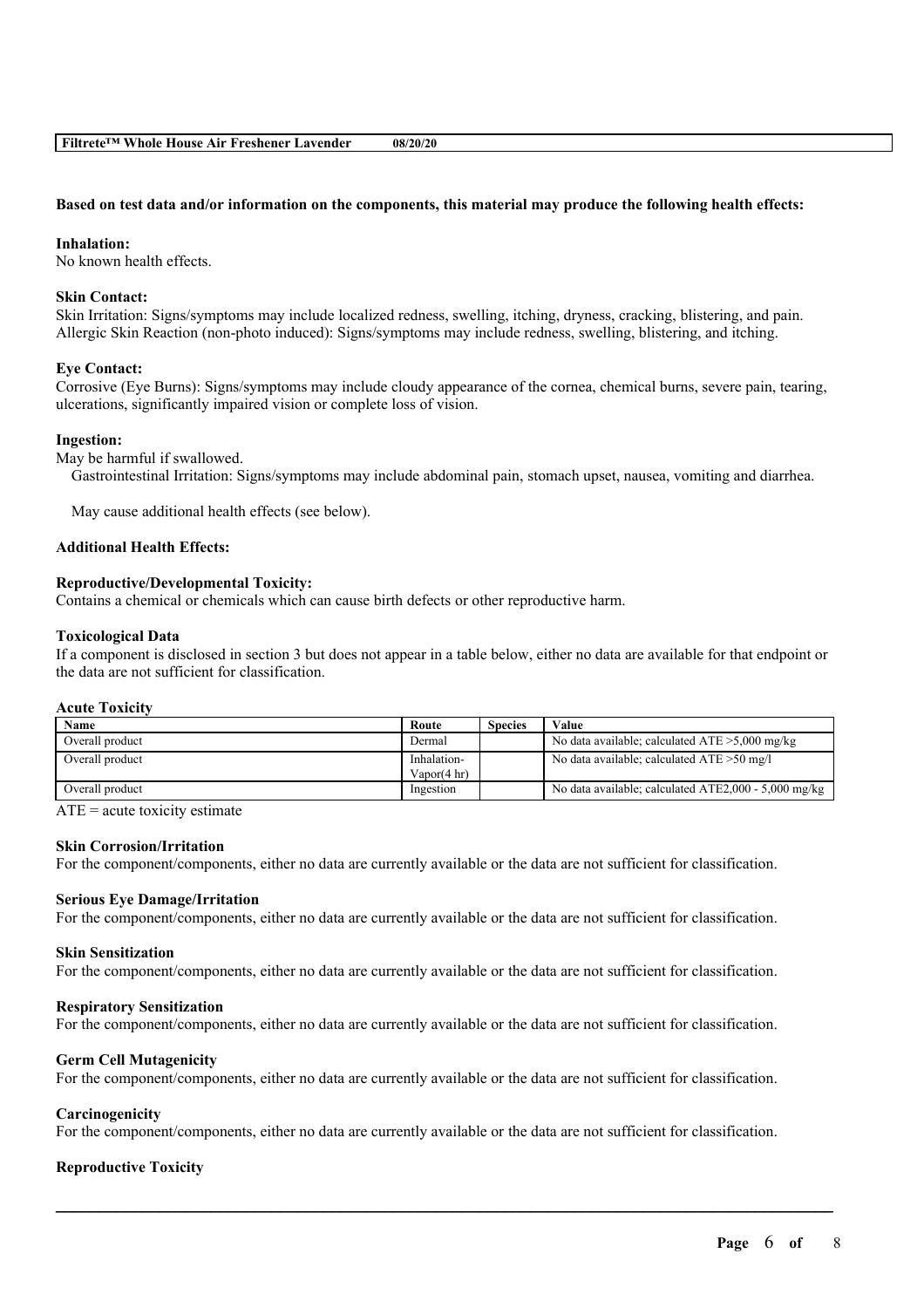| Filtrete™ Whole House Air Freshener Lavender | 08/20/20 |
|----------------------------------------------|----------|
|----------------------------------------------|----------|

## **Reproductive and/or Developmental Effects**

For the component/components, either no data are currently available or the data are not sufficient for classification.

## **Target Organ(s)**

#### **Specific Target Organ Toxicity - single exposure**

For the component/components, either no data are currently available or the data are not sufficient for classification.

#### **Specific Target Organ Toxicity - repeated exposure**

For the component/components, either no data are currently available or the data are not sufficient for classification.

#### **Aspiration Hazard**

For the component/components, either no data are currently available or the data are not sufficient for classification.

Please contact the address or phone number listed on the first page of the SDS for additional toxicological information **on this material and/or its components.**

# **SECTION 12: Ecological information**

## **Ecotoxicological information**

Please contact the address or phone number listed on the first page of the SDS for additional ecotoxicological information on this material and/or its components.

#### **Chemical fate information**

Please contact the address or phone number listed on the first page of the SDS for additional chemical fate information on this material and/or its components.

## **SECTION 13: Disposal considerations**

## **13.1. Disposal methods**

Dispose of contents/ container in accordance with the local/regional/national/international regulations.

Incinerate in a permitted waste incineration facility. Proper destruction may require the use of additional fuel during incineration processes. As a disposal alternative, utilize an acceptable permitted waste disposal facility. Empty drums/barrels/containers used for transporting and handling hazardous chemicals (chemical substances/mixtures/preparations classified as Hazardous as per applicable regulations) shall be considered, stored, treated  $\&$  disposed of as hazardous wastes unless otherwise defined by applicable waste regulations. Consult with the respective regulating authorities to determine the available treatment and disposal facilities.

 $\mathcal{L}_\mathcal{L} = \mathcal{L}_\mathcal{L} = \mathcal{L}_\mathcal{L} = \mathcal{L}_\mathcal{L} = \mathcal{L}_\mathcal{L} = \mathcal{L}_\mathcal{L} = \mathcal{L}_\mathcal{L} = \mathcal{L}_\mathcal{L} = \mathcal{L}_\mathcal{L} = \mathcal{L}_\mathcal{L} = \mathcal{L}_\mathcal{L} = \mathcal{L}_\mathcal{L} = \mathcal{L}_\mathcal{L} = \mathcal{L}_\mathcal{L} = \mathcal{L}_\mathcal{L} = \mathcal{L}_\mathcal{L} = \mathcal{L}_\mathcal{L}$ 

## **SECTION 14: Transport Information**

For Transport Information, please visit http://3M.com/Transportinfo or call 1-800-364-3577 or 651-737-6501.

## **SECTION 15: Regulatory information**

## **15.1. US Federal Regulations**

Contact 3M for more information.

## **EPCRA 311/312 Hazard Classifications:**

**Physical Hazards**

Not applicable